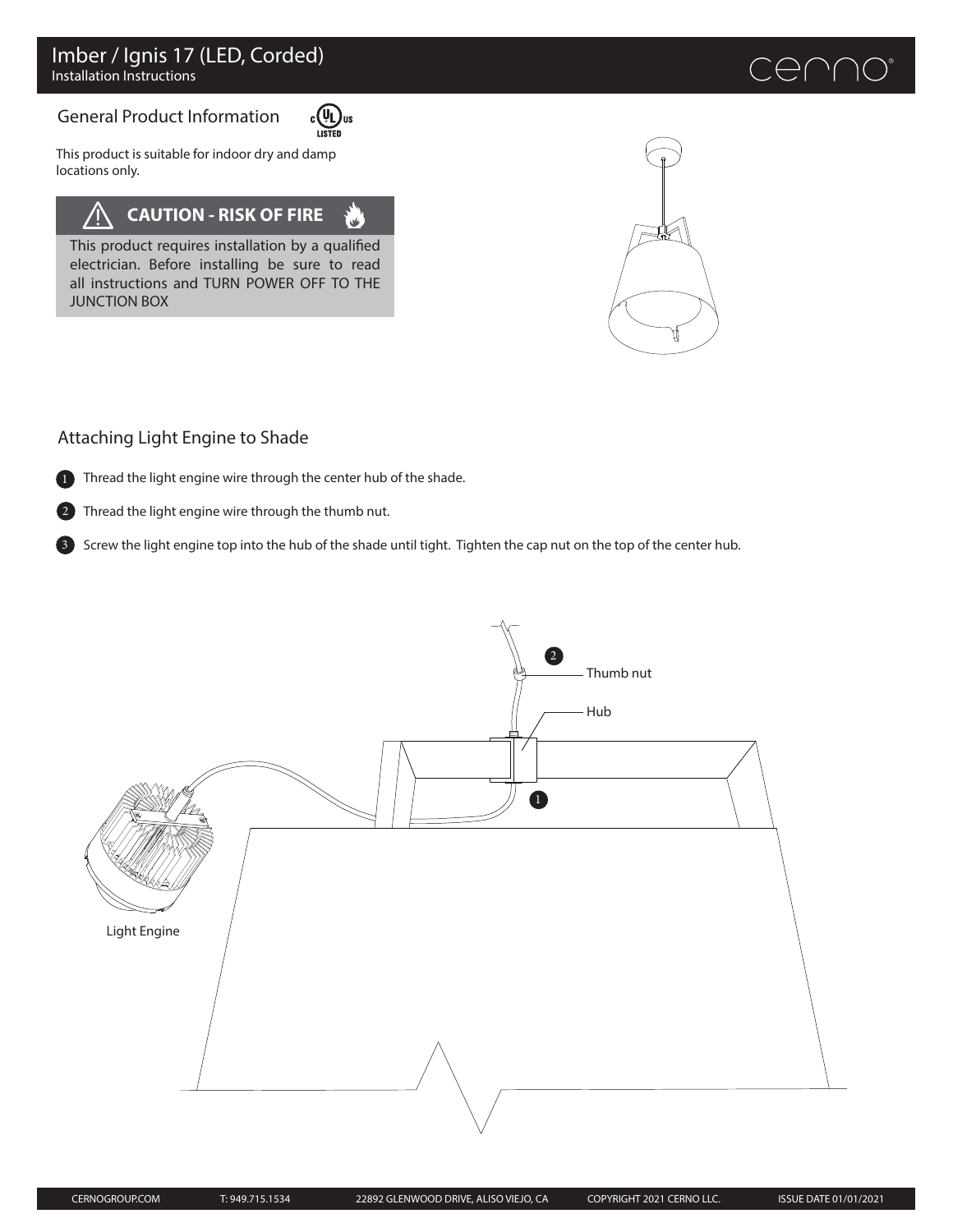



Make electrical connections as shown in figure 2 using the supplied wire nuts.

7

CRITICAL NOTE: If 0-10V dimming control is to be used, connect purple and gray driver leads to 0-10V dimmer. Otherwise, the tinned ends of the leads should be snipped off and the leads should be capped individually such that they remain isolated from one another.

### **WARNING**

THE LED DRIVER IS A DC DEVICE AND MUST BE ATTACHED TO THE LED LIGHT ENGINE AS SHOWN. CONNECTING THIS DEVICE INCORRECTLY WILL CAUSE SEVERE DAMAGE.